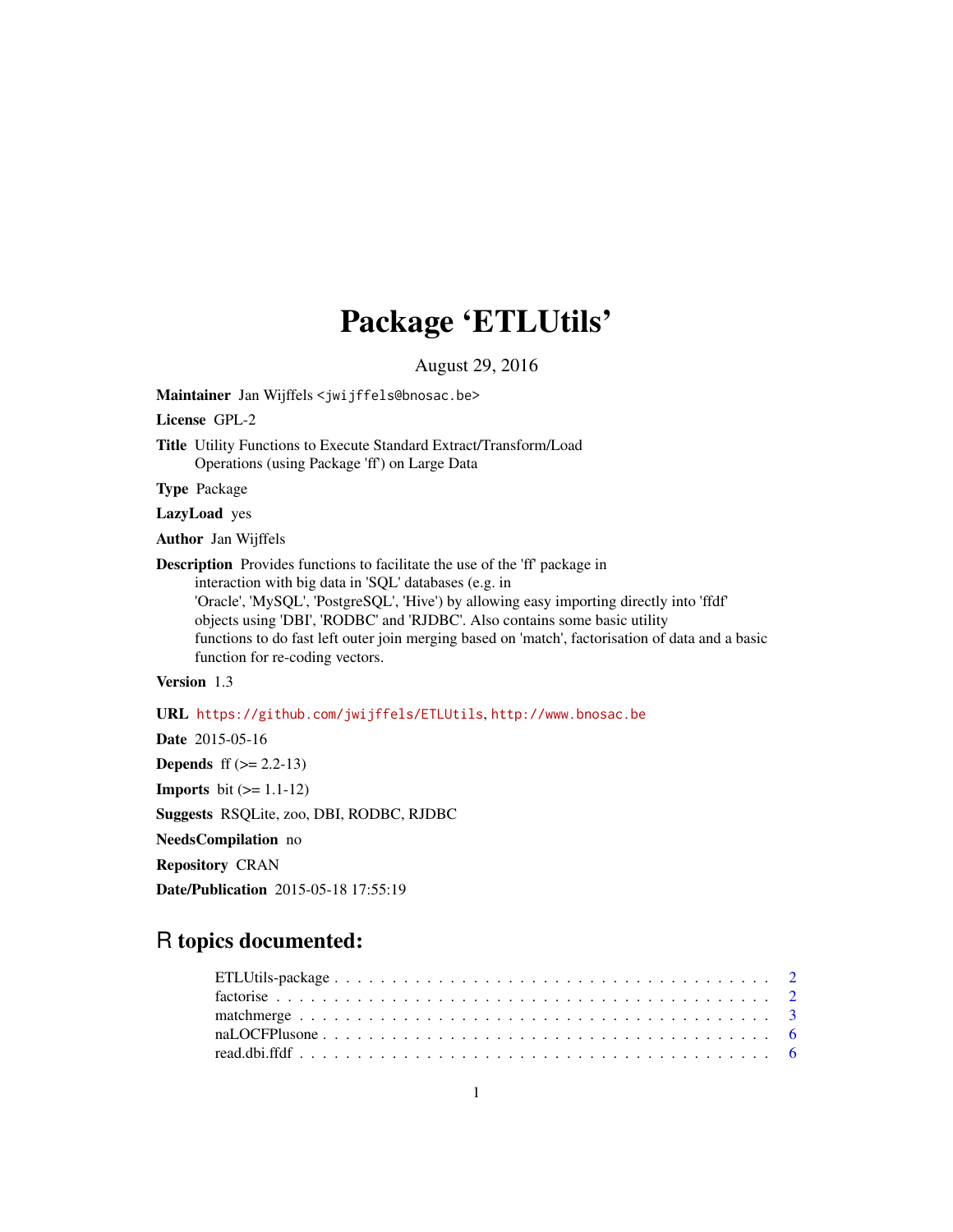#### <span id="page-1-0"></span>2 factorise that the contract of the contract of the contract of the contract of the contract of the contract of the contract of the contract of the contract of the contract of the contract of the contract of the contract

| Index |  |  |  |  |  |  |  |  |  |  |  |  |  |  |  | 19 |
|-------|--|--|--|--|--|--|--|--|--|--|--|--|--|--|--|----|
|       |  |  |  |  |  |  |  |  |  |  |  |  |  |  |  |    |
|       |  |  |  |  |  |  |  |  |  |  |  |  |  |  |  |    |
|       |  |  |  |  |  |  |  |  |  |  |  |  |  |  |  |    |
|       |  |  |  |  |  |  |  |  |  |  |  |  |  |  |  |    |
|       |  |  |  |  |  |  |  |  |  |  |  |  |  |  |  |    |
|       |  |  |  |  |  |  |  |  |  |  |  |  |  |  |  |    |
|       |  |  |  |  |  |  |  |  |  |  |  |  |  |  |  |    |

## ETLUtils-package *Extra utility functions to execute standard ETL operations on large data*

## Description

Provides functions to load bigdata (e.g. from Oracle) directly into ffdf objects using DBI and some utility functions like recoding and matchmerge which does fast left outer join merging based on match.

## Author(s)

Jan Wijffels <jwijffels@bnosac.be>

## Examples

# See the specified functions in the package

| factorise | Put character vectors, columns of a data.frame or list elements as fac- |
|-----------|-------------------------------------------------------------------------|
|           | tor                                                                     |

## Description

Put character vectors, columns of a data.frame or list elements as factor if they are character strings or optionally if they are logicals

#### Usage

```
factorise(x, logicals = FALSE, ...)## Default S3 method:
factorise(x, logicals = FALSE, ...)## S3 method for class 'character'
factorise(x, logicals = FALSE, ...)
```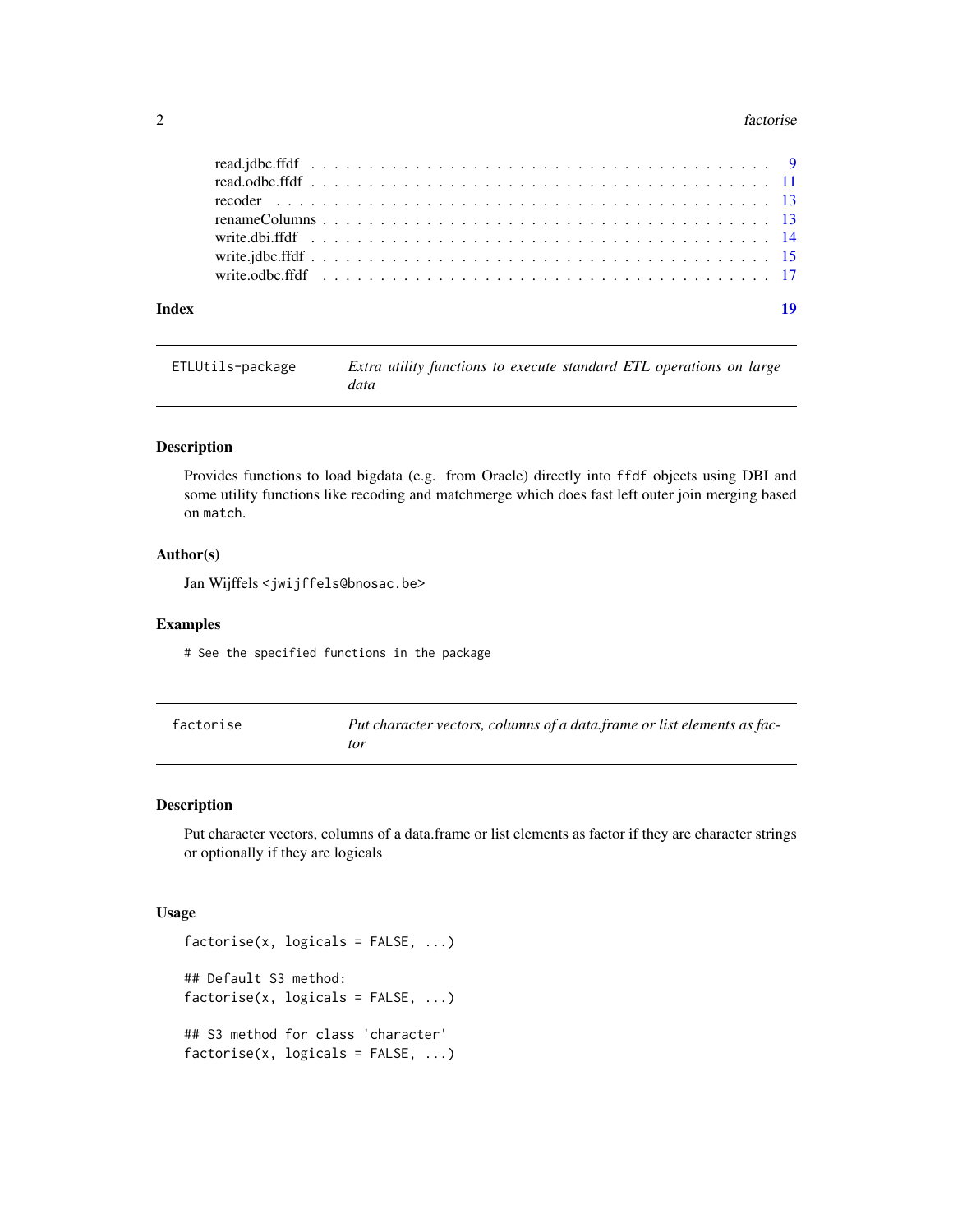```
## S3 method for class 'data.frame'
factorise(x, logicals = FALSE, ...)## S3 method for class 'list'
factorise(x, logicals = FALSE, ...)
```
#### Arguments

|          | a character vector, a data frame or a list                                                       |
|----------|--------------------------------------------------------------------------------------------------|
| logicals | logical indicating if logical vectors should also be converted to factors. Defaults<br>to FALSE. |
| $\cdots$ | optional arguments passed on to the methods                                                      |

## Value

The updated x vector/data.frame or list where the character vectors or optionally logical elements are converted to factors

#### See Also

[as.factor](#page-0-0), [factor](#page-0-0)

#### Examples

```
x <- data.frame(x = 1:4, y = LETTERS[1:4], b = c(TRUE, FALSE, NA, TRUE), stringsAsFactors=FALSE)
str(factorise(x))
str(factorise(x, logicals = TRUE))
str(factorise(list(a = LETTERS, b = 1:10, c = pi, d = list(x = x))))
```
matchmerge *Merge two data frames (fast) by common columns by performing a left (outer) join or an inner join.*

#### Description

Merge two data frames (fast) by common columns by performing a left (outer) join or an inner join. The data frames are merged on the columns given by by.x and by.y. Columns can be specified only by name. This differs from the merge function from the base package in that merging is done based on 1 column key only. If more than one column is supplied in by.x and by.y, these columns will be concatenated together to form 1 key which will be used to match. Alternatively, by.x and by.y can be 2 vectors of length  $NROW(x)$  which will be used as keys.

#### Usage

```
matchmerge(x, y, by.x, by.y, all.x = FALSE, by.iskey = FALSE,
  suffix = "y", add.columns = colnames(y), check.duplicates = TRUE,trace = FALSE)
```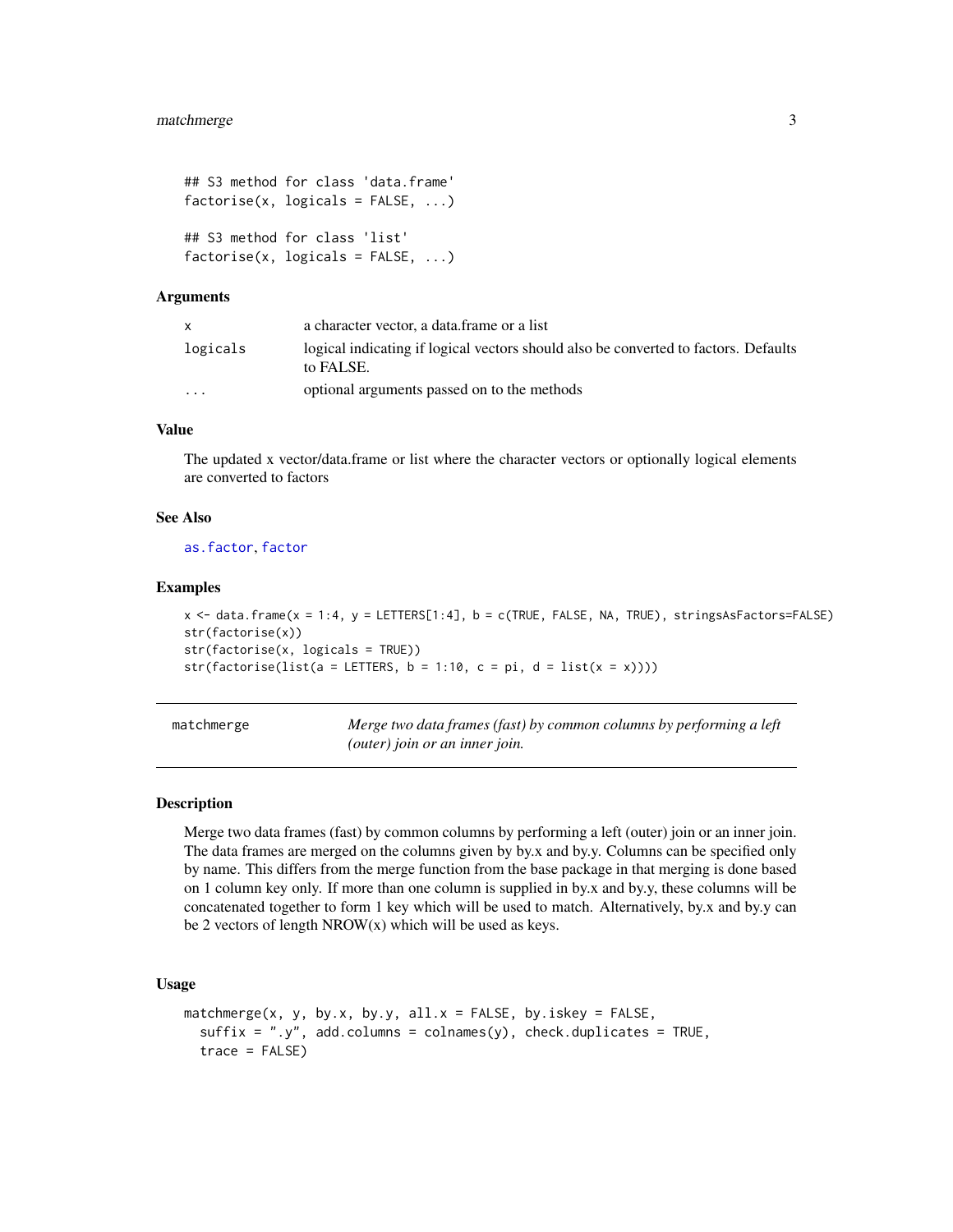## Arguments

| х                | the left hand side data frame to merge                                                                                                                                                                                                                                                                                                                                                                                                 |
|------------------|----------------------------------------------------------------------------------------------------------------------------------------------------------------------------------------------------------------------------------------------------------------------------------------------------------------------------------------------------------------------------------------------------------------------------------------|
| У                | the right hand side data frame to merge<br>or a vector in which case you always need to supply by.y as a vector, make sure<br>by iskey is set to TRUE and provide in add.columns the column name for which<br>y will be relabelled to in the joined data frame (see the example).                                                                                                                                                      |
| by.x             | either the name of 1 column in x or a character vector of length $NROW(x)$ which<br>will be used as key to merge the 2 data frames                                                                                                                                                                                                                                                                                                     |
| by.y             | either the name of 1 column in y or a character vector of length $NROW(x)$ which<br>will be used as key to merge the 2 data frames. Duplicate values in by.y are not<br>allowed.                                                                                                                                                                                                                                                       |
| all.x            | logical, if TRUE, then extra rows will be added to the output, one for each row<br>in x that has no matching row in y. These rows will have NAs in those columns<br>that are usually filled with values from y. The default is FALSE, so that only<br>rows with data from both x and y are included in the output. The default value<br>corresponds to an inner join. If TRUE is supplied, this corresponds to a left<br>(outer) join. |
| by.iskey         | Logical, indicating that the by.x and the by.y inputs are vectors of length $NROW(x)$<br>and $NROW(y)$ instead of column names in x and y. If this is FALSE, the input<br>columns will be pasted together to create a key to merge upon. Otherwise, the<br>function will use the by.x and by.y vectors directly as matching key. Defaults to<br>FALSE indicating the by.x and by.y are column names in x and y.                        |
| suffix           | a character string to be used for duplicate column names in x and y to make the<br>y columns unique.                                                                                                                                                                                                                                                                                                                                   |
| add.columns      | character vector of column names in y to merge to the x data frame. Defaults to<br>all columns in y.                                                                                                                                                                                                                                                                                                                                   |
| check.duplicates |                                                                                                                                                                                                                                                                                                                                                                                                                                        |
|                  | checks if by y contains duplicates which is not allowed. Defaults to TRUE.                                                                                                                                                                                                                                                                                                                                                             |
| trace            | logical, indicating to print some informative messages about the progress                                                                                                                                                                                                                                                                                                                                                              |

## Details

The rows in the right hand side data frame that match on the specific key are extracted, and joined together with the left hand side data frame.

Merging is done based on the match function on the key value. This makes the function a lot faster when compared to applying merge, especially for large data frames (see the example). And also the memory consumption is a lot smaller.

In SQL database terminology, the default value of all. $x = FALSE$  gives a natural join, a special case of an inner join. Specifying all.x = FALSE gives a left (outer) join. Right (outer) join or (full) outer join are not provided in this function.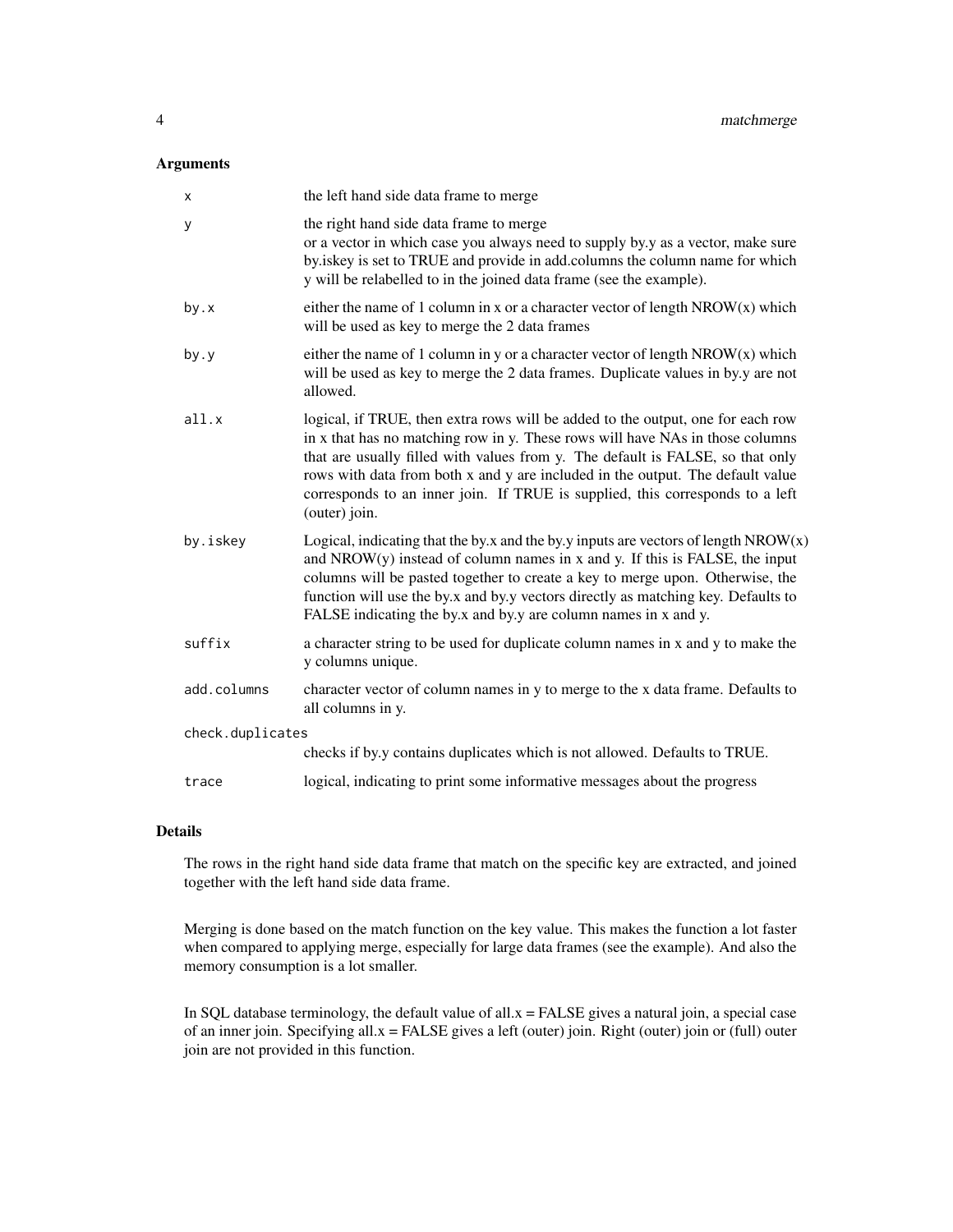## <span id="page-4-0"></span>matchmerge 5

#### Value

data frame with x joined with y based on the supplied columns. The output columns are the columns in x followed by the extra columns in y.

#### See Also

[cbind,](#page-0-0) [match,](#page-0-0) [merge](#page-0-0)

```
left \le data.frame(idlhs = c(1:4, 3:5), a = LETTERS[1:7], stringsAsFactors = FALSE)
right \leq data.frame(idrhs = c(1:4), b = LETTERS[8:11], stringsAsFactors = FALSE)
## Inner join
matchmerge(x=left, y=right, by.x = "idlhs", by.y = "idrhs")
## Left outer join in 2 ways
matchmerge(x=left, y=right, by.x = "idlhs", by.y = "idrhs", all.x=TRUE)
matchmerge(x=left, y=right, by.x = left$idlhs, by.y = right$idrhs, all.x=TRUE, by.iskey=TRUE)
## Show usage when y is just a vector instead of a data.frame
matchmerge(x=left, y=right$b, by.x = left$idlhs, by.y = right$idrhs, all.x=TRUE,
by.iskey=TRUE, add.columns="b.renamed")
## Show speedup difference with merge
## Not run:
size <- 100000
dimension <- seq(Sys.Date(), Sys.Date()+10, by = "day")
left <- data.frame(date = rep(dimension, size), sales = rnorm(size))
right <- data.frame(date = dimension, feature = dimension-7, feature = dimension-14)
dim(left)
dim(right)
print(system.time(merge(left, right, by.x="date", by.y="date", all.x=TRUE, all.y=FALSE)))
print(system.time(matchmerge(left, right, by.x="date", by.y="date", all.x=TRUE, by.iskey=FALSE)))
## End(Not run)
## Show example usage
products <- expand.grid(product = c("Pepsi", "Coca Cola"), type = c("Can","Bottle"),
size = c("6Ml","8Ml"), distributor = c("Distri X","Distri Y"), salesperson = c("Mr X","Mr Y"),
stringsAsFactors=FALSE)
products <- products[!duplicated(products[, c("product","type","size")]), ]
products$key <- paste(products$product, products$type, products$size, sep=".")
sales <- expand.grid(item = unique(products$key), sales = rnorm(10000, mean = 100))
str(products)
str(sales)
info <- matchmerge(x=sales, y=products,
  by.x=sales$item, by.y=products$key, all.x=TRUE, by.iskey=TRUE,
  add.columns=c("size","distributor"), check.duplicates=FALSE)
str(info)
tapply(info$sales, info$distributor, FUN=sum)
```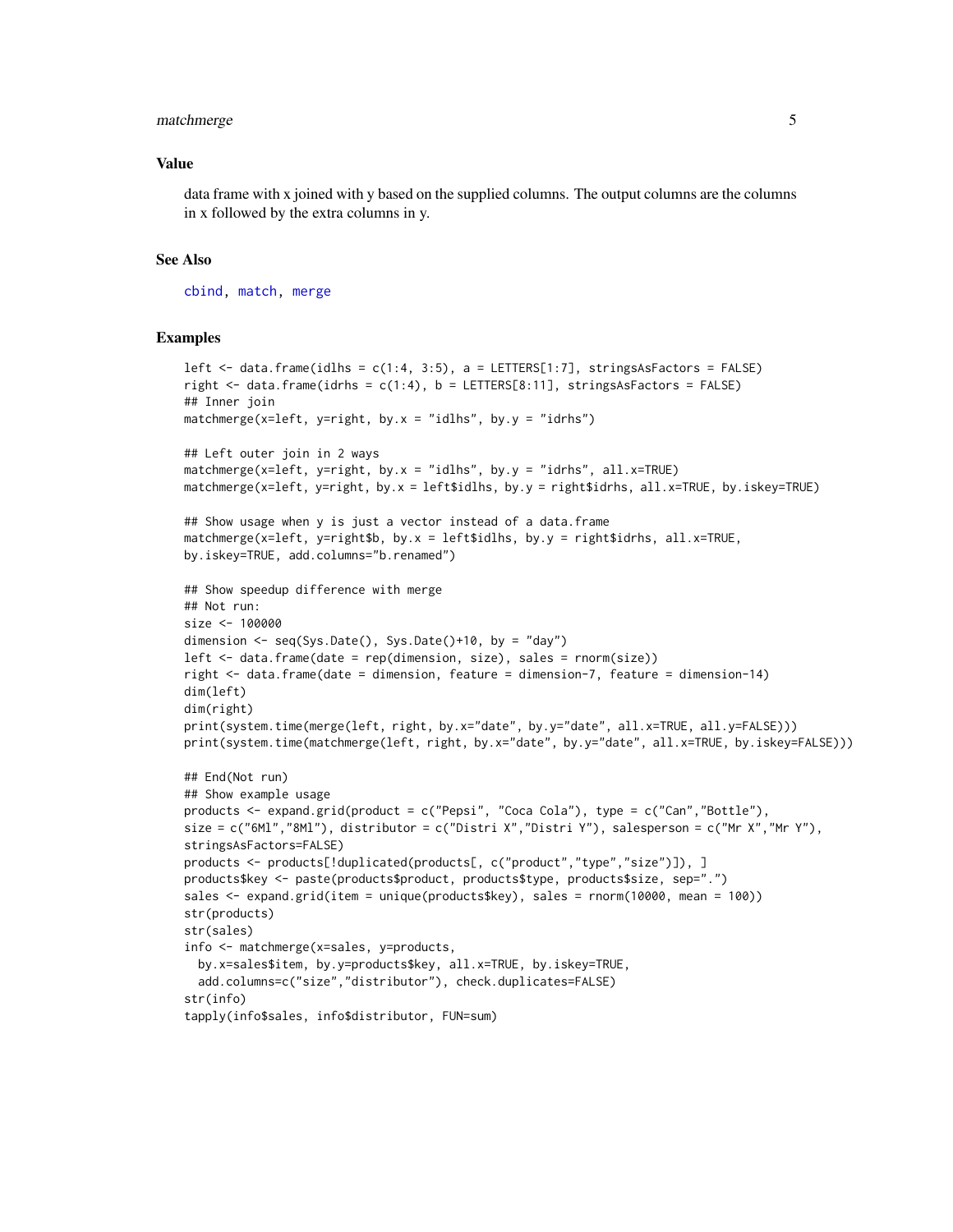<span id="page-5-0"></span>

## Description

Performs NA replacement by last observation carried forward but adds 1 to the last observation carried forward.

## Usage

naLOCFPlusone(x)

#### Arguments

x a numeric vector

## Value

a vector where NA's are replaced with the LOCF + 1

## See Also

[na.locf](#page-0-0)

## Examples

```
require(zoo)
x < -c(2, NA, NA, 4, 5, 2, NA)naLOCFPlusone(x)
```
<span id="page-5-1"></span>read.dbi.ffdf *Read data from a DBI connection into an ffdf.*

## Description

Read data from a DBI connection into an [ffdf](#page-0-0). This can for example be used to import large datasets from Oracle, SQLite, MySQL, PostgreSQL, Hive or other SQL databases into R.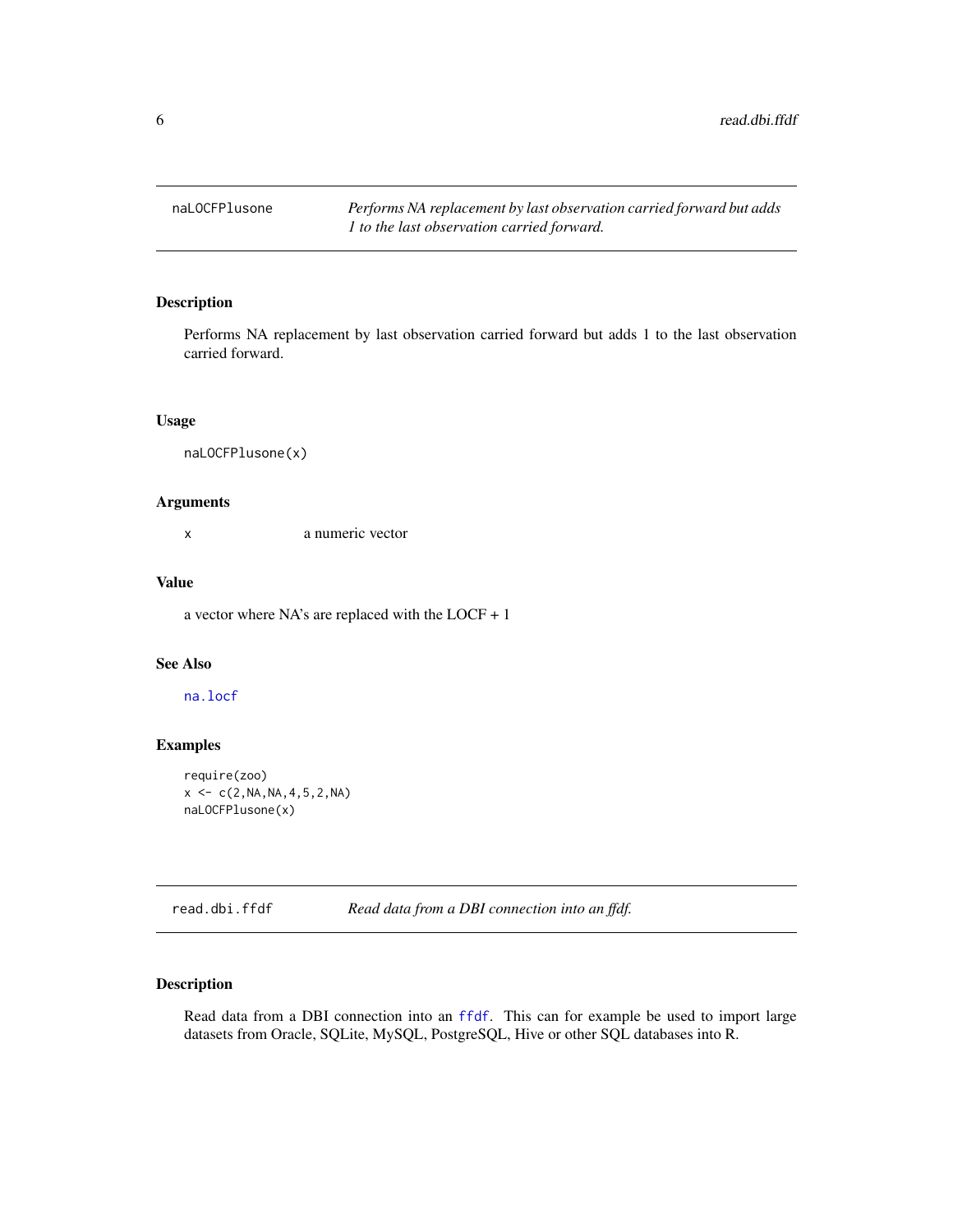## <span id="page-6-0"></span>read.dbi.ffdf 7

## Usage

```
read.dbi.ffdf(query = NULL, dbConnect.args = list(drv = NULL, dbname = NULL,
 username = "", password = ""), dbSendQuery.args = list(),
 fetch.args = list(), x = NULL, nrows = -1, first.rows = NULL,
 next.rows = NULL, levels = NULL, appendLevels = TRUE,
 asffdf_args = list(), BATCHBYTES = getOption("ffbatchbytes"),
 VERBOSE = FALSE, colClasses = NULL, transFUN = NULL, ...)
```
## Arguments

| query             | the SQL query to execute on the DBI connection                                                                                                                             |
|-------------------|----------------------------------------------------------------------------------------------------------------------------------------------------------------------------|
|                   | dbConnect.args a list of arguments to pass to DBI's dbConnect (like drv, dbname, username,<br>password). See the examples.                                                 |
| dbSendQuery.args  |                                                                                                                                                                            |
|                   | a list containing database-specific parameters which will be passed to to pass to<br>dbSendQuery. Defaults to an empty list.                                               |
| fetch.args        | a list containing optional database-specific parameters which will be passed to<br>to pass to fetch. Defaults to an empty list.                                            |
| X                 | NULL or an optional ffdf object to which the read records are appended. See<br>documentation in read.table.ffdf for more details and the example below.                    |
| nrows             | Number of rows to read from the query resultset. Default value of -1 reads in all<br>rows.                                                                                 |
| first.rows        | chunk size (rows) to read for first chunk from the query resultset                                                                                                         |
| next.rows         | chunk size (rows) to read sequentially for subsequent chunks from the query<br>resultset. Currently, this must be specified.                                               |
| levels            | optional specification of factor levels. A list with as names the names the<br>columns of the data.frame fetched in the first.rows, containing levels of the fac-<br>tors. |
| appendLevels      | logical. A vector of permissions to expand levels for factor columns. See docu-<br>mentation in read, table, ffdf for more details.                                        |
| asffdf_args       | further arguments passed to as . f f d f (ignored if 'x' gives an f d f object)                                                                                            |
| <b>BATCHBYTES</b> | integer: bytes allowed for the size of the data.frame storing the result of reading<br>one chunk. See documentation in read, table, ffdf for more details.                 |
| VERBOSE           | logical: TRUE to verbose timings for each processed chunk (default FALSE).                                                                                                 |
| colClasses        | See documentation in read. table. ffdf                                                                                                                                     |
| transFUN          | function applied to the data frame after each chunk is retreived by fetch                                                                                                  |
| $\ddotsc$         | optional parameters passed on to transFUN                                                                                                                                  |

## Details

Opens up the DBI connection using DBI::dbConnect, sends the query using DBI::dbSendQuery and DBI::fetch-es the results in batches of next.rows rows. Heavily borrowed from [read.table.ffdf](#page-0-0)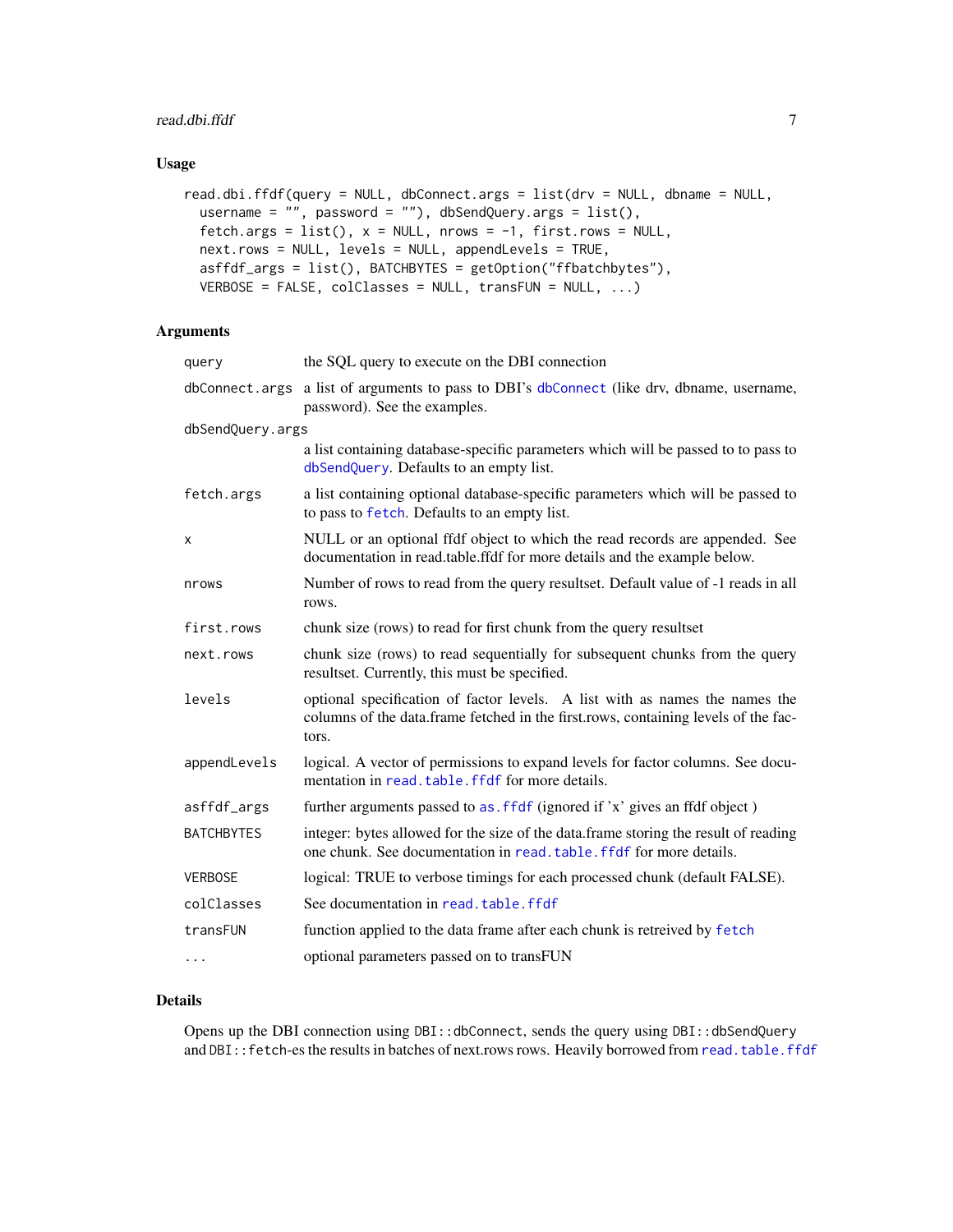#### <span id="page-7-0"></span>Value

An ffdf object unless the query returns zero records in which case the function will return the data.frame returned by [fetch](#page-0-0) and possibly transFUN.

#### See Also

[read.table.ffdf,](#page-0-0) [read.odbc.ffdf](#page-10-1)

```
require(ff)
##
## Example query using data in sqlite
##
require(RSQLite)
dbfile <- system.file("smalldb.sqlite3", package="ETLUtils")
drv <- dbDriver("SQLite")
query <- "select * from testdata limit 10000"
x \le read.dbi.ffdf(query = query, dbConnect.args = list(drv = drv, dbname = dbfile),
first.rows = 100, next.rows = 1000, VERBOSE=TRUE)
class(x)
x[1:10, ]
## show it is the same as getting the data directly using RSQLite
## apart from characters which are factors in ffdf objects
directly <- dbGetQuery(dbConnect(drv = drv, dbname = dbfile), query)
directly <- as.data.frame(as.list(directly), stringsAsFactors=TRUE)
all.equal(x[,], directly)
## show how to use the transFUN argument to transform the data before saving into the ffdf
## and shows the use of the levels argument
query <- "select * from testdata limit 10"
x \le read.dbi.ffdf(query = query, dbConnect.args = list(drv = drv, dbname = dbfile),
first.rows = 100, next.rows = 1000, VERBOSE=TRUE, levels = list(a = rev(LETTERS)),
transFUN = function(x, subtractdays){
x$b < as.Date(x$b)
x$b.subtractdaysago <- x$b - subtractdays
x
}, subtractdays=7)
class(x)
x[1:10, ]
## remark that the levels of column a are reversed due to specifying the levels argument correctly
levels(x$a)
## show how to append data to an existing ffdf object
transformexample <- function(x, subtractdays){
x$b <- as.Date(x$b)
x$b.subtractdaysago <- x$b - subtractdays
x
}
dim(x)
```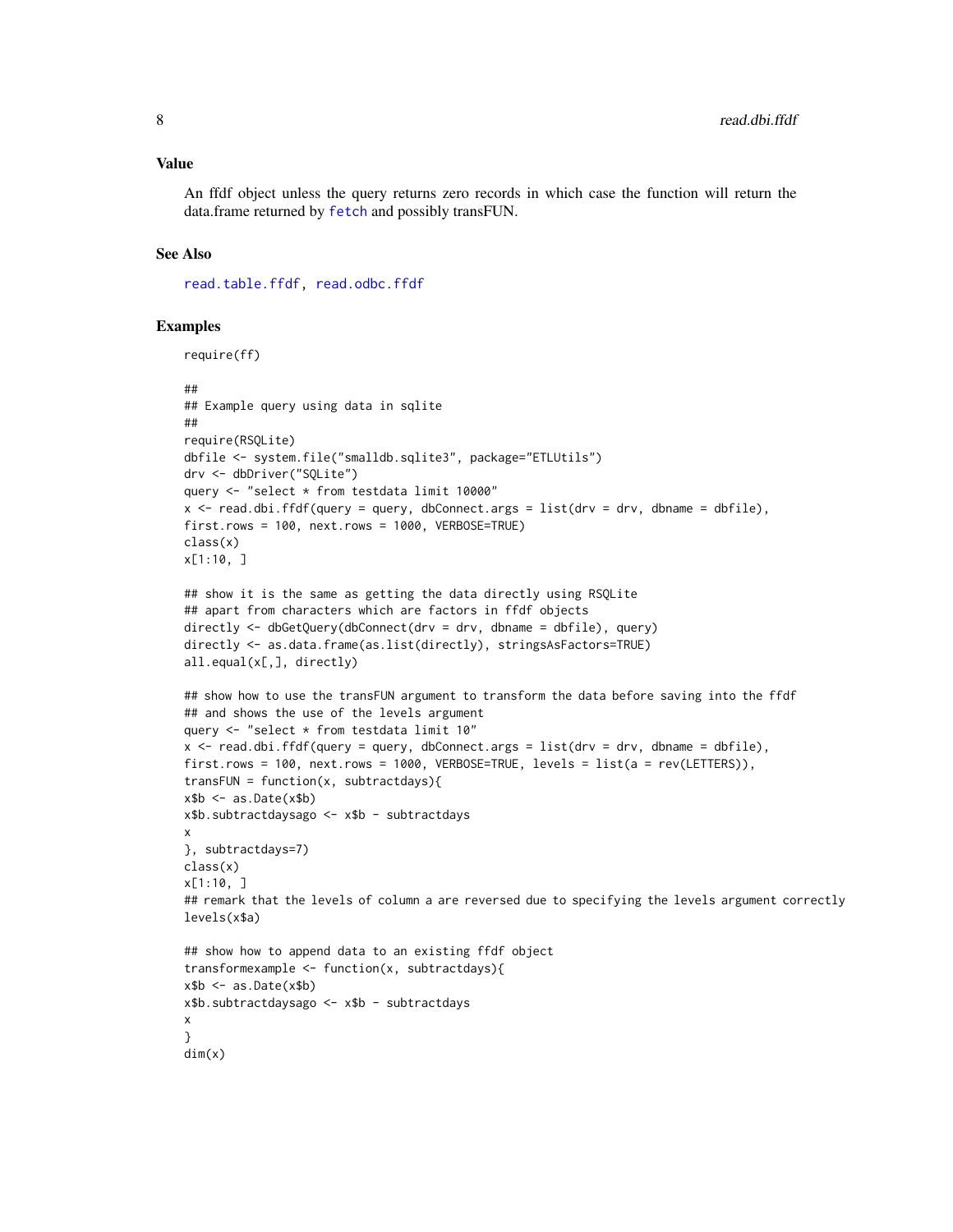<span id="page-8-0"></span>read.jdbc.ffdf 9

```
x[,]
combined <- read.dbi.ffdf(query = query,
dbConnect.args = list(drv = drv, dbname = dbfile),
first.rows = 100, next.rows = 1000, x = x, VERBOSE=TRUE,
transFUN = transformexample, subtractdays=1000)
dim(combined)
combined[,]
##
## Example query using ROracle. Do try this at home with some larger data :)
##
## Not run:
require(ROracle)
query <- "select OWNER, TABLE_NAME, TABLESPACE_NAME, NUM_ROWS, LAST_ANALYZED from all_all_tables"
x <- read.dbi.ffdf(query=query,
dbConnect.args = list(drv = dbDriver("Oracle"),
user = "YourUser", password = "YourPassword", dbname = "Mydatabase"),
first.rows = 100, next.rows = 50000, nrows = -1, VERBOSE=TRUE)
## End(Not run)
```
<span id="page-8-1"></span>read.jdbc.ffdf *Read data from a JDBC connection into an ffdf.*

#### **Description**

Read data from a JDBC connection into an [ffdf](#page-0-0). This can for example be used to import large datasets from Oracle, SQLite, MySQL, PostgreSQL, Hive or other SQL databases into R.

## Usage

```
read.jdbc.ffdf(query = NULL, dbConnect.args = list(drv = NULL, dbname =
 NULL, username = ", password = "), dbSendQuery.args = list(),
  fetch.args = list(), x = NULL, nrows = -1, first.rows = NULL,
  next.rows = NULL, levels = NULL, appendLevels = TRUE,
  asffdf_args = list(), BATCHBYTES = getOption("ffbatchbytes"),
 VERBOSE = FALSE, colClasses = NULL, transFUN = NULL, ...)
```

| query            | the SQL query to execute on the JDBC connection                                                                                      |
|------------------|--------------------------------------------------------------------------------------------------------------------------------------|
|                  | dbConnect.args a list of arguments to pass to JDBC's RJDBC::dbConnect (like drv, dbname,<br>username, password). See the examples.   |
| dbSendQuery.args |                                                                                                                                      |
|                  | a list containing database-specific parameters which will be passed to to pass to<br>RJDBC:: dbSendQuery. Defaults to an empty list. |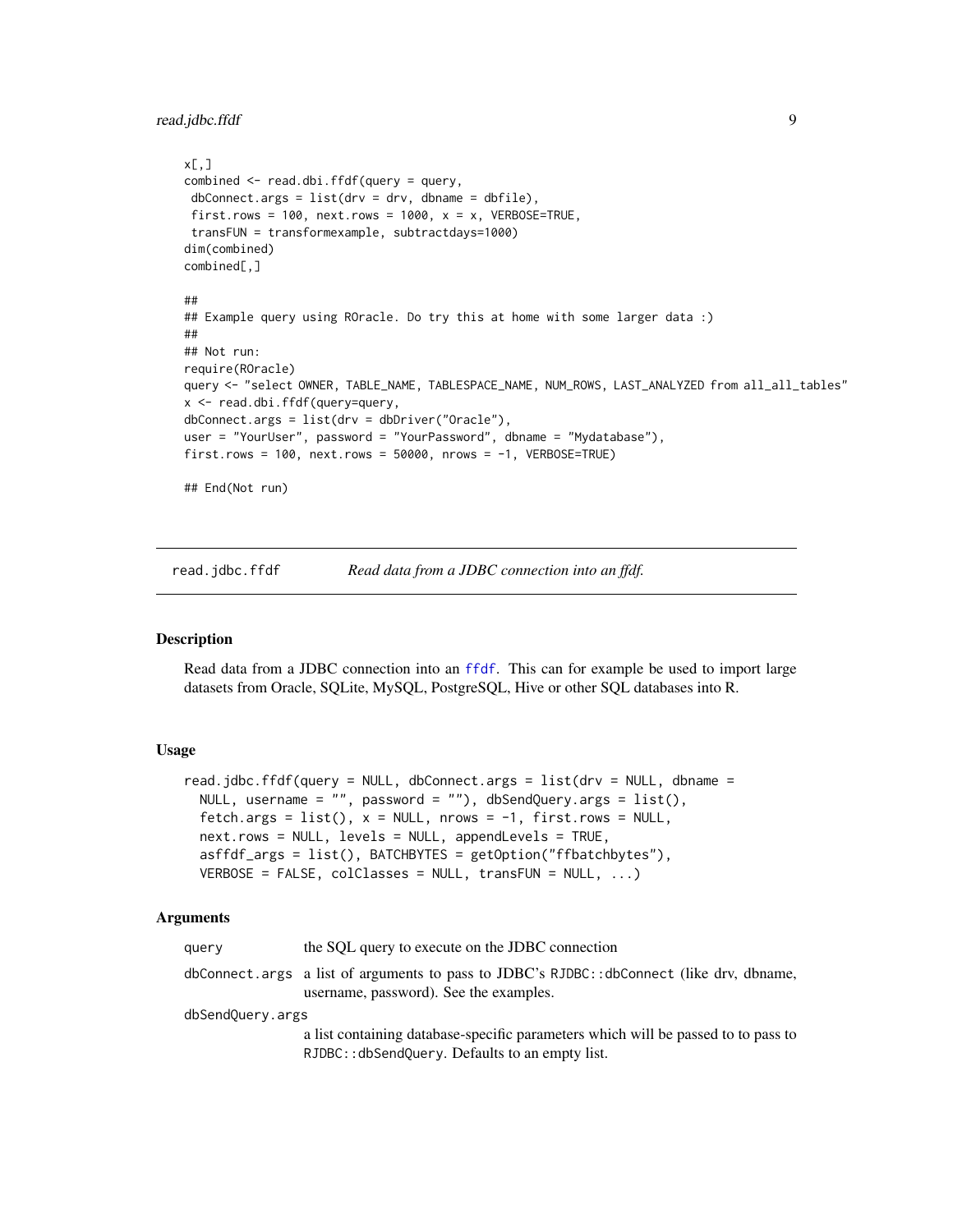<span id="page-9-0"></span>

| fetch.args        | a list containing optional database-specific parameters which will be passed to<br>to pass to RJDBC:: fetch. Defaults to an empty list.                                    |
|-------------------|----------------------------------------------------------------------------------------------------------------------------------------------------------------------------|
| X                 | NULL or an optional ffdf object to which the read records are appended. See<br>documentation in read.table.ffdf for more details and the example below.                    |
| nrows             | Number of rows to read from the query resultset. Default value of -1 reads in all<br>rows.                                                                                 |
| first.rows        | chunk size (rows) to read for first chunk from the query resultset                                                                                                         |
| next.rows         | chunk size (rows) to read sequentially for subsequent chunks from the query<br>resultset. Currently, this must be specified.                                               |
| levels            | optional specification of factor levels. A list with as names the names the<br>columns of the data.frame fetched in the first.rows, containing levels of the fac-<br>tors. |
| appendLevels      | logical. A vector of permissions to expand levels for factor columns. See docu-<br>mentation in read. table. ffdf for more details.                                        |
| asffdf_args       | further arguments passed to as . f f df (ignored if 'x' gives an ffdf object)                                                                                              |
| <b>BATCHBYTES</b> | integer: bytes allowed for the size of the data.frame storing the result of reading<br>one chunk. See documentation in read, table, ffdf for more details.                 |
| <b>VERBOSE</b>    | logical: TRUE to verbose timings for each processed chunk (default FALSE).                                                                                                 |
| colClasses        | See documentation in read. table. ffdf                                                                                                                                     |
| transFUN          | function applied to the data frame after each chunk is retreived by RJDBC:: fetch                                                                                          |
| $\cdots$          | optional parameters passed on to transFUN                                                                                                                                  |

## Details

Opens up the JDBC connection using RJDBC::dbConnect, sends the query using RJDBC::dbSendQuery and RJDBC:: fetch-es the results in batches of next.rows rows. Heavily borrowed from [read.table.ffdf](#page-0-0)

## Value

An ffdf object unless the query returns zero records in which case the function will return the data.frame returned by RJDBC::fetch and possibly transFUN.

## See Also

[read.table.ffdf,](#page-0-0) [read.jdbc.ffdf](#page-8-1)

```
## Not run:
require(ff)
##
## Example query using data in sqlite
##
require(RSQLite)
dbfile <- system.file("smalldb.sqlite3", package="ETLUtils")
```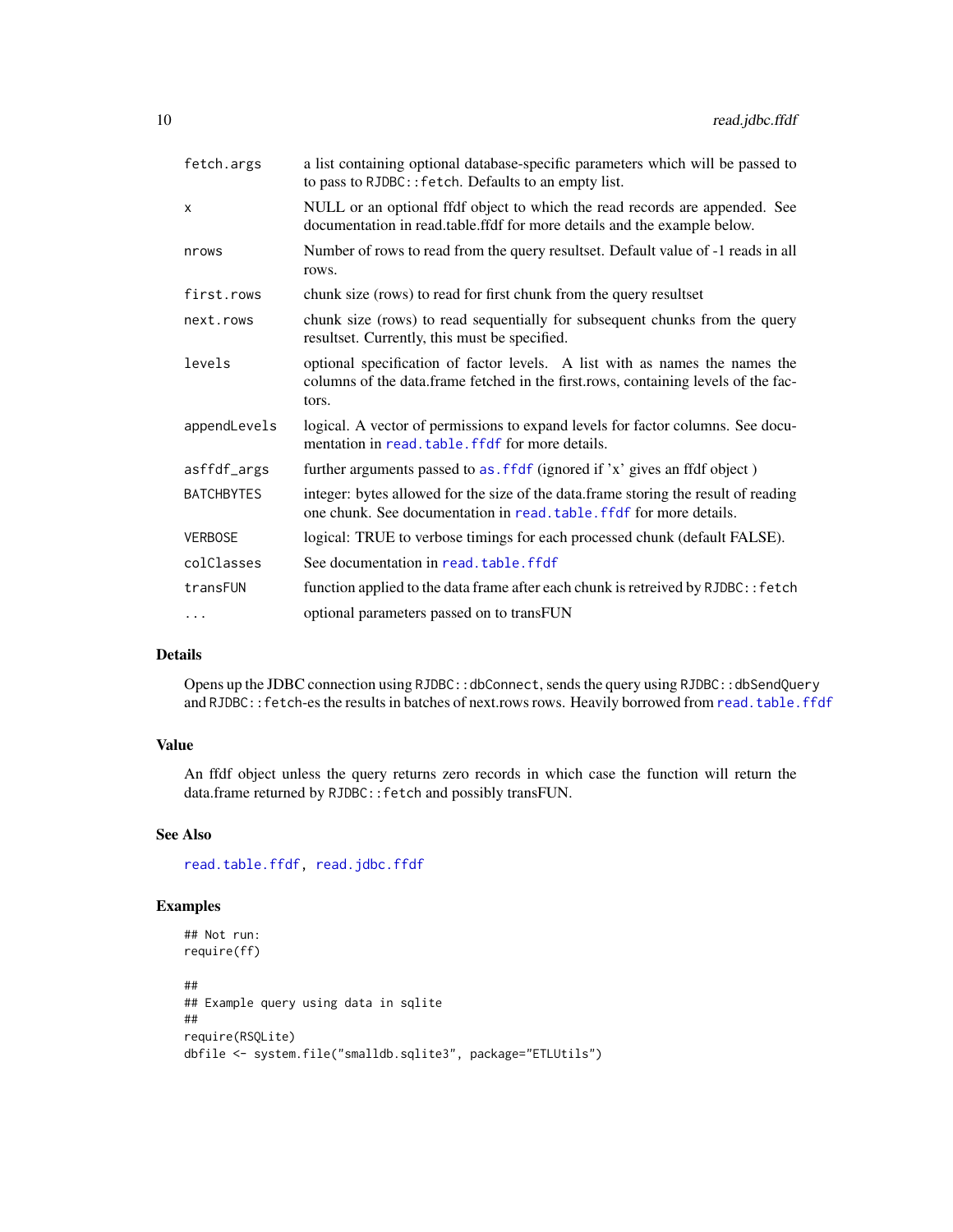## <span id="page-10-0"></span>read.odbc.ffdf 11

```
drv <- JDBC(driverClass = "org.sqlite.JDBC", classPath = "/usr/local/lib/sqlite-jdbc-3.7.2.jar")
query <- "select * from testdata limit 10000"
x <- read.jdbc.ffdf(query = query,
dbConnect.args = list(drv = drv, url = sprintf("jdbc:sqlite:%s", dbfile)),
first.rows = 100, next.rows = 1000, VERBOSE=TRUE)
class(x)
x[1:10, ]
## End(Not run)
```
<span id="page-10-1"></span>read.odbc.ffdf *Read data from a ODBC connection into an ffdf.*

## Description

Read data from a ODBC connection into an [ffdf](#page-0-0). This can for example be used to import large datasets from Oracle, SQLite, MySQL, PostgreSQL, Hive or other SQL databases into R.

#### Usage

```
read.odbc.ffdf(query = NULL, odbcConnect.args = list(dsn = NULL, uid = "",
 pwd = ""), odbcQuery.args = list(), sqlGetResults.args = list(),
 x = NULL, nrows = -1, first.rows = NULL, next.rows = NULL,
 levels = NULL, appendLevels = TRUE, asffdf_{args} = list(),
 BATCHBYTES = getOption("ffbatchbytes"), VERBOSE = FALSE,
 colClasses = NULL, transform = NULL, ...)
```

| query              | the SQL query to execute on the ODBC connection                                                                                                                                                               |  |  |  |  |  |
|--------------------|---------------------------------------------------------------------------------------------------------------------------------------------------------------------------------------------------------------|--|--|--|--|--|
| odbcConnect.args   |                                                                                                                                                                                                               |  |  |  |  |  |
|                    | a list of arguments to pass to ODBC's odbcConnect (like dsn, uid, pwd). See<br>the examples.                                                                                                                  |  |  |  |  |  |
|                    | odbcQuery.args a list of arguments to pass to ODBC's odbcQuery, like rows_at_time. Defaults<br>to an empty list.                                                                                              |  |  |  |  |  |
| sqlGetResults.args |                                                                                                                                                                                                               |  |  |  |  |  |
|                    | a list containing optional parameters which will be passed to sql GetResults.<br>Defaults to an empty list. The max parameter will be overwritten with first rows<br>and next rows when importing in batches. |  |  |  |  |  |
| X                  | NULL or an optional ffdf object to which the read records are appended. See<br>documentation in read, table, ffdf for more details and the example below.                                                     |  |  |  |  |  |
| nrows              | Number of rows to read from the query resultset. Default value of -1 reads in all<br>rows.                                                                                                                    |  |  |  |  |  |
| first.rows         | chunk size (rows) to read for first chunk from the query resultset                                                                                                                                            |  |  |  |  |  |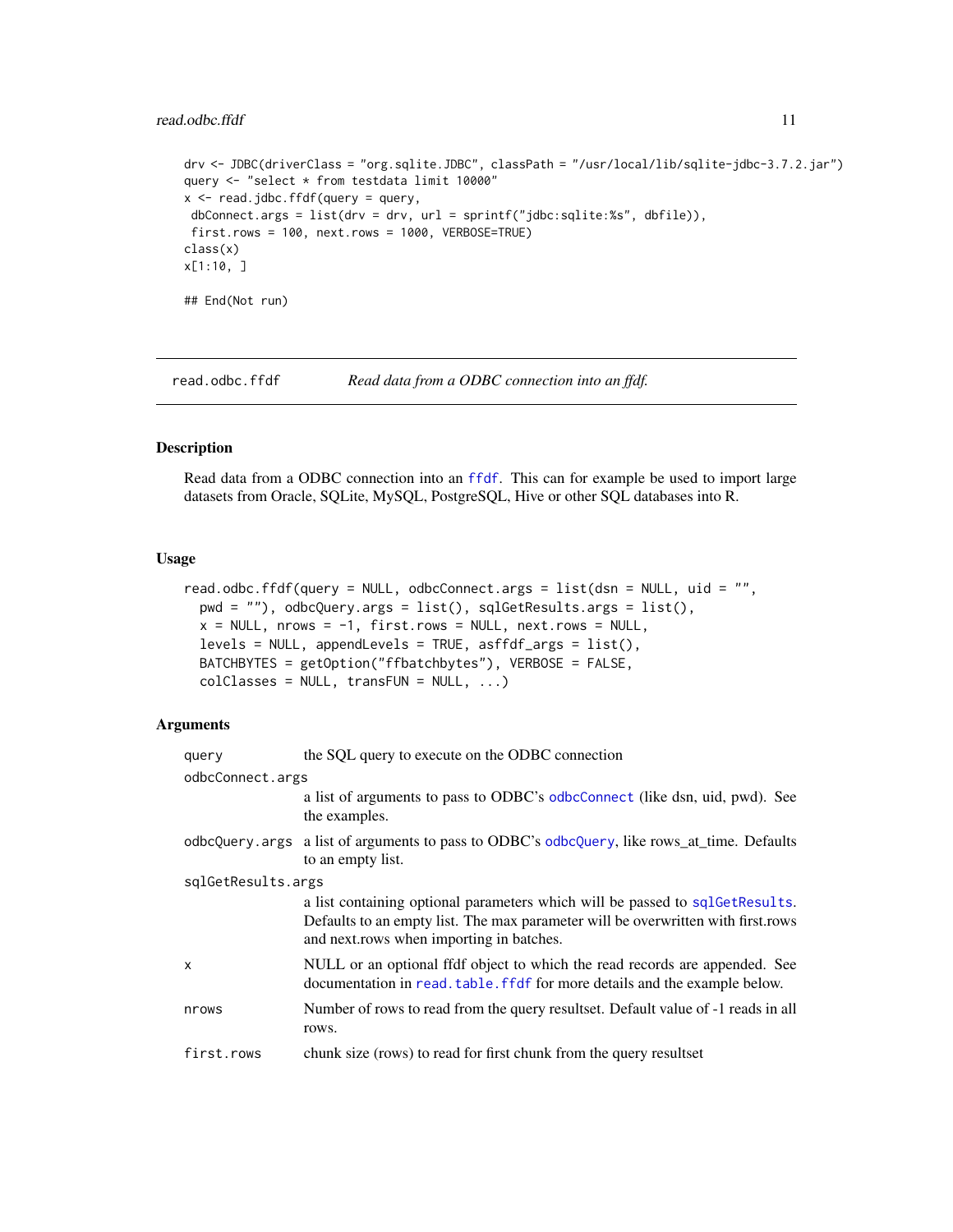<span id="page-11-0"></span>

| next.rows         | chunk size (rows) to read sequentially for subsequent chunks from the query<br>resultset. Currently, this must be specified.                                               |
|-------------------|----------------------------------------------------------------------------------------------------------------------------------------------------------------------------|
| levels            | optional specification of factor levels. A list with as names the names the<br>columns of the data.frame fetched in the first rows, containing levels of the fac-<br>tors. |
| appendLevels      | logical. A vector of permissions to expand levels for factor columns. See docu-<br>mentation in read, table, ffdf for more details.                                        |
| asffdf_args       | further arguments passed to as f f df (ignored if 'x' gives an f df object)                                                                                                |
| <b>BATCHBYTES</b> | integer: bytes allowed for the size of the data.frame storing the result of reading<br>one chunk. See documentation in read, table, ffdf for more details.                 |
| <b>VERBOSE</b>    | logical: TRUE to verbose timings for each processed chunk (default FALSE).                                                                                                 |
| colClasses        | See documentation in read, table, ffdf                                                                                                                                     |
| transFUN          | function applied to the data frame after each chunk is retreived by sqlGetResults                                                                                          |
| .                 | optional parameters passed on to transFUN                                                                                                                                  |

## Details

Opens up the ODBC connection using RODBC::odbcConnect, sends the query using RODBC::odbcQuery and retrieves the results in batches of next.rows rows using RODBC::sqlGetResults. Heavily borrowed from [read.table.ffdf](#page-0-0)

#### Value

An ffdf object unless the query returns zero records in which case the function will return the data.frame returned by [sqlGetResults](#page-0-0) and possibly transFUN.

## See Also

[read.table.ffdf,](#page-0-0) [read.dbi.ffdf](#page-5-1)

```
##
## Using the sqlite database (smalldb.sqlite3) in the /inst folder of the package
## set up the sqlite ODBC driver (www.stats.ox.ac.uk/pub/bdr/RODBC-manual.pd)
## and call it 'smalltestsqlitedb'
##
## Not run:
require(RODBC)
x <- read.odbc.ffdf(
query = "select * from testdata limit 10000",
odbcConnect.args = list(
 dsn="smalltestsqlitedb", uid = "", pwd = "",
believeNRows = FALSE, rows_at_time = 1),
nrows = -1.
first rows = 100, next rows = 1000, VERBOSE = TRUE## End(Not run)
```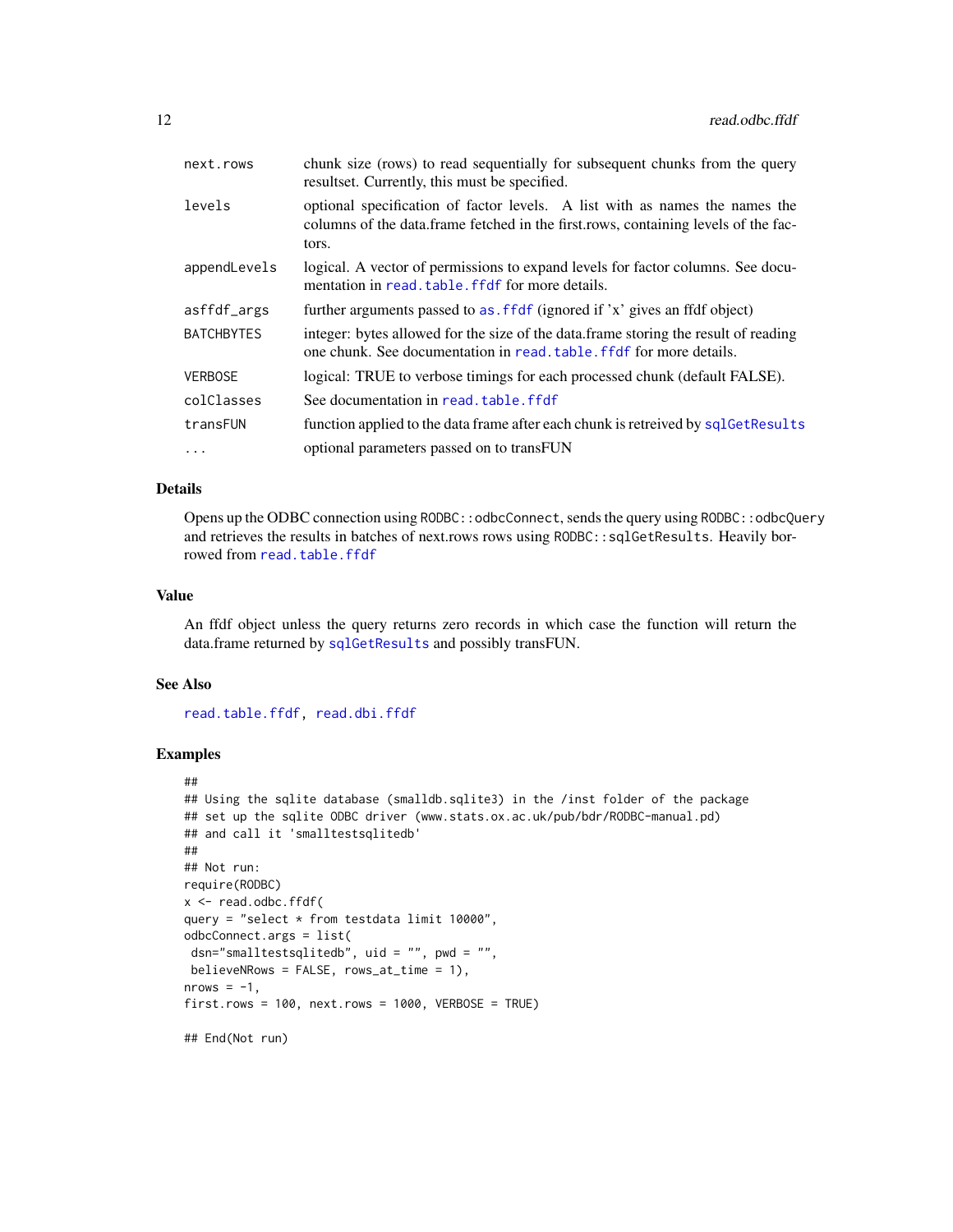<span id="page-12-1"></span><span id="page-12-0"></span>

## Description

Recodes the values of a character vector

## Usage

 $recoder(x, from = c(), to = c())$ 

## Arguments

| x    | character vector                 |
|------|----------------------------------|
| from | character vector with old values |
| to   | character vector with new values |

## Value

x where from values are recoded to the supplied to values

## See Also

[match](#page-0-0)

## Examples

 $recoder(x=append(LETTERS, NA, 5), from = c("A", "B"), to = c("a.123", "b.123"))$ 

renameColumns *Renames variables in a data frame.*

## Description

Renames variables in a data frame.

## Usage

renameColumns(x, from =  $"$ , to =  $"$ )

|      | data frame to be modified.                                                    |
|------|-------------------------------------------------------------------------------|
| from | character vector containing the current names of each variable to be renamed. |
| to   | character vector containing the new names of each variable to be renamed.     |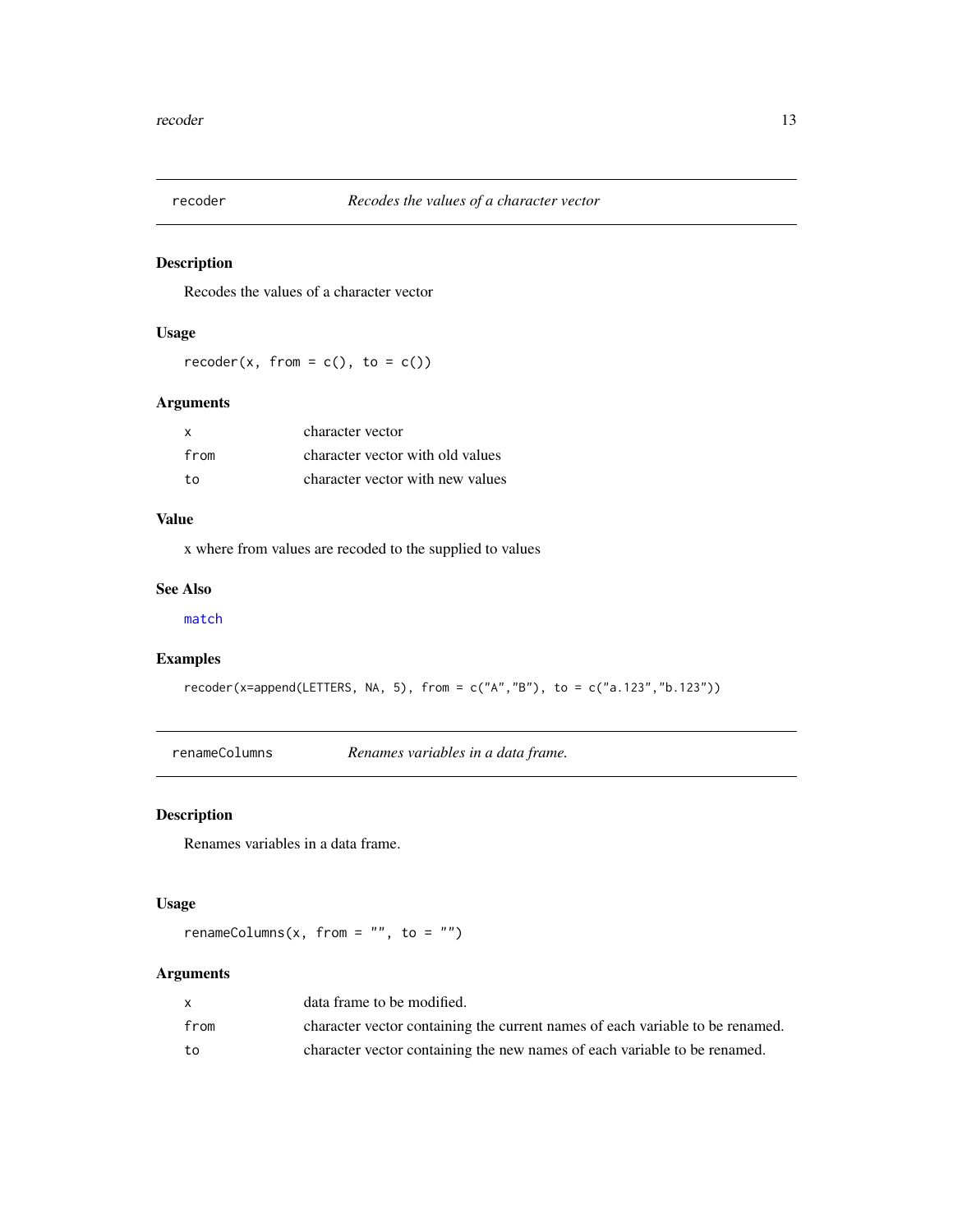## Value

The updated data frame x where the variables listed in from are renamed to the corresponding to column names.

## See Also

[colnames,](#page-0-0) [recoder](#page-12-1)

## Examples

```
x \le - data.frame(x = 1:4, y = LETTERS[1:4])
renameColumns(x, from = c("x", "y"), to = c("digits", "letters"))
```
write.dbi.ffdf *Write ffdf data to a database table by using a DBI connection.*

## Description

Write [ffdf](#page-0-0) data to a database table by using a DBI connection. This can for example be used to store large ffdf datasets from R in Oracle, SQLite, MySQL, PostgreSQL, Hive or other SQL databases.

Mark that for very large datasets, these SQL databases might have tools to speed up by bulk loading. You might also consider that as an alternative to using this procedure.

#### Usage

```
write.dbi.ffdf(x, name, dbConnect.args = list(drv = NULL, dbname = NULL,
  username = ", password = "), RECORDBYTES = sum(.rambytes[vmode(x)]),
  BATCHBYTES = getOption("ffbatchbytes"), by = NULL, VERBOSE = FALSE, ...)
```

| $\mathsf{x}$       | the ffdf to write to the database                                                                                                                           |
|--------------------|-------------------------------------------------------------------------------------------------------------------------------------------------------------|
| name               | character string with the name of the table to store the data in. Passed on to<br>dbWriteTable.                                                             |
| dbConnect.args     | a list of arguments to pass to DBI's dbConnect (like drv, dbname, username,<br>password). See the examples.                                                 |
| <b>RECORDBYTES</b> | optional integer scalar representing the bytes needed to process a single row of<br>the ffdf                                                                |
| <b>BATCHBYTES</b>  | integer: bytes allowed for the size of the data. frame storing the result of reading<br>one chunk. See documentation in read, table, ffdf for more details. |
| by                 | integer passed on to chunk indicating to write to the database in chunks of this<br>size. Overwrites the behaviour of BATCHBYTES and RECORDBYTES.           |
| <b>VERBOSE</b>     | logical: TRUE to verbose timings for each processed chunk (default FALSE).                                                                                  |
| $\ddotsc$          | optional parameters passed on to dbWriteTable                                                                                                               |

<span id="page-13-0"></span>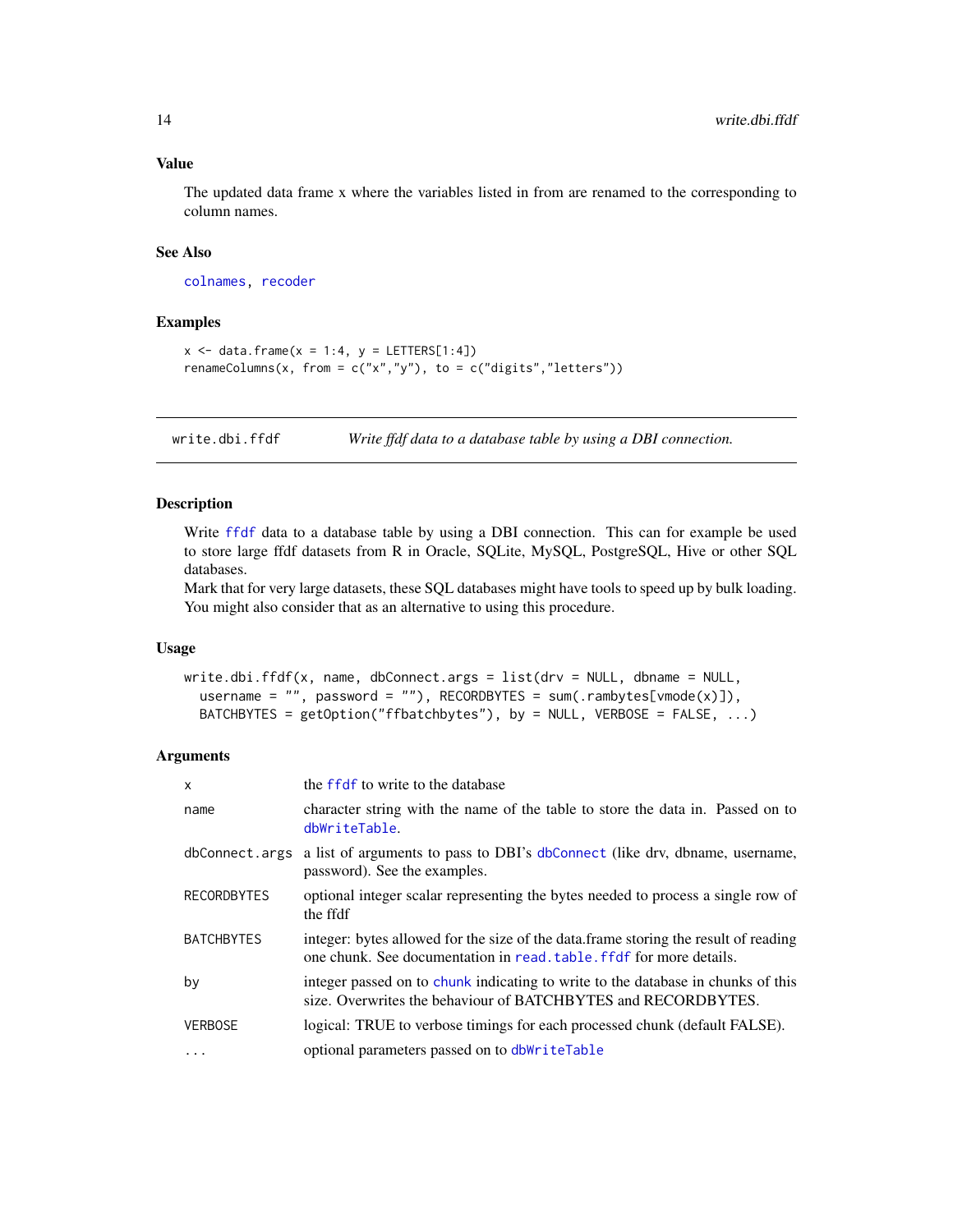#### <span id="page-14-0"></span>write.jdbc.ffdf 15

## Details

Opens up the DBI connection using  $DBI$ ::dbConnect, writes data to the SOL table using  $DBI$ ::dbWriteTable by extracting the data in batches from the [ffdf](#page-0-0) and appending them to the table.

#### Value

invisible()

## See Also

[dbWriteTable](#page-0-0), [chunk](#page-0-0)

## Examples

```
require(ff)
##
## Example query using data in sqlite
##
require(RSQLite)
dbfile <- system.file("smalldb.sqlite3", package="ETLUtils")
drv <- dbDriver("SQLite")
query <- "select * from testdata limit 10000"
x \le read.dbi.ffdf(query = query, dbConnect.args = list(drv = drv, dbname = dbfile),
first.rows = 100, next.rows = 1000, VERBOSE=TRUE)
write.dbi.ffdf(x = x, name = "helloworld", row.names = FALSE, overwrite = TRUE,
  dbConnect.args = list(dr = drv, dbname = dbfile),
  by = 1000, VERBOSE=TRUE)
test <- read.dbi.ffdf(query = "select * from helloworld",
  dbConnect.\nargs = list(dr = drv, dbname = dbfile))## Not run:
require(ROracle)
write.dbi.ffdf(x = x, name = "hellooracle", row.names = FALSE, overwrite = TRUE,
  dbConnect.args = list(drv = dbDriver("Oracle"),
                    user = "YourUser", password = "YourPassword", dbname = "Mydatabase"),
  VERBOSE=TRUE)
## End(Not run)
```
write.jdbc.ffdf *Write ffdf data to a database table by using a JDBC connection.*

#### Description

Write [ffdf](#page-0-0) data to a database table by using a JDBC connection. This can for example be used to store large ffdf datasets from R in Oracle, SQLite, MySQL, PostgreSQL, Hive or other SQL databases.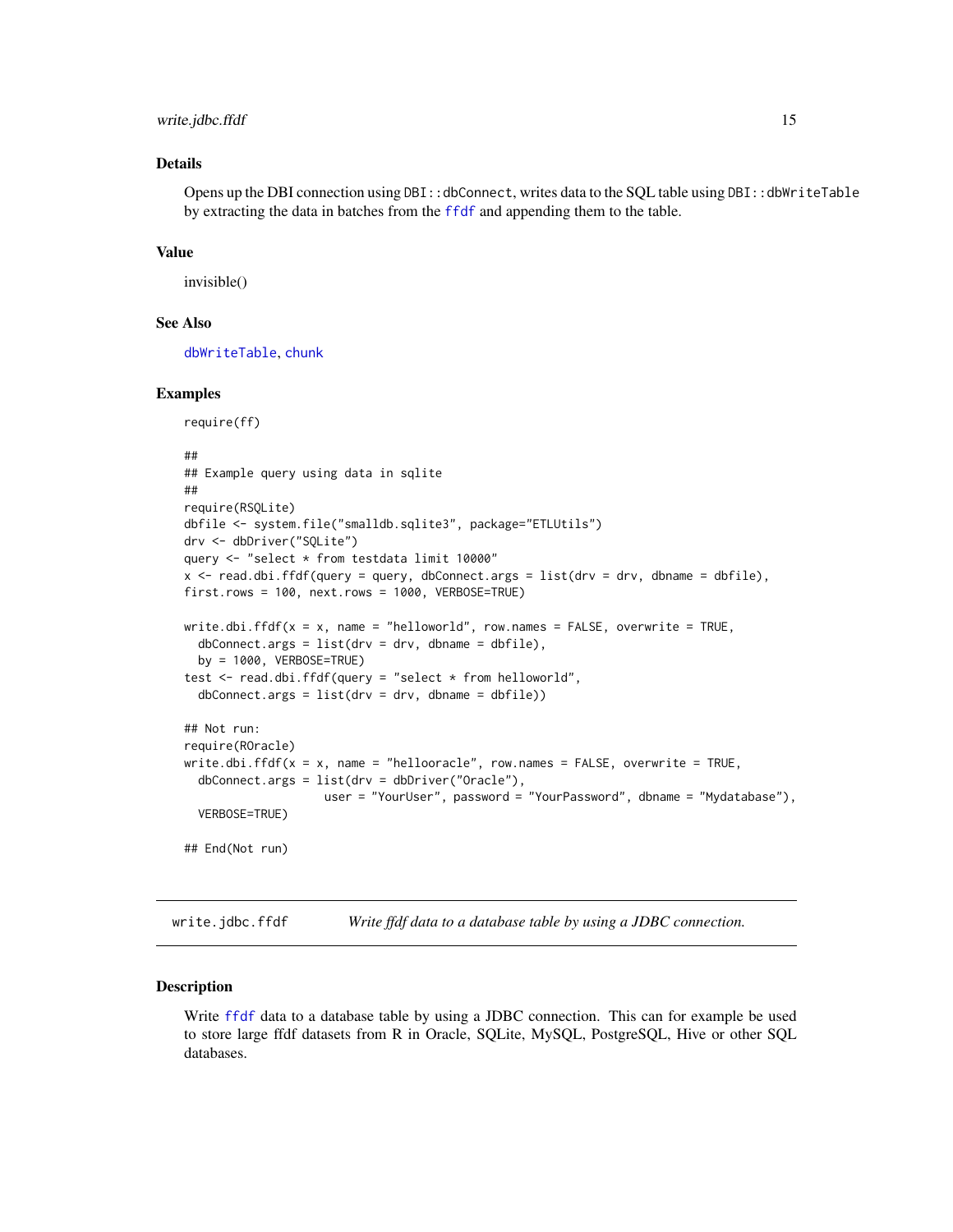<span id="page-15-0"></span>Mark that for very large datasets, these SQL databases might have tools to speed up by bulk loading. You might also consider that as an alternative to using this procedure.

#### Usage

```
write.jdbc.ffdf(x, name, dbConnect.args = list(dr = NULL, dbname = NULL,username = ", password = "), RECORDBYTES = sum(.rambytes[vmode(x)]),
 BATCHBYTES = getOption("ffbatchbytes"), by = NULL, VERBOSE = FALSE, ...)
```
## Arguments

| X           | the ffdf to write to the database                                                                                                                          |
|-------------|------------------------------------------------------------------------------------------------------------------------------------------------------------|
| name        | character string with the name of the table to store the data in. Passed on to<br>dbWriteTable.                                                            |
|             | dbConnect.args a list of arguments to pass to JDBC's RJDBC::dbConnect (like drv, dbname,<br>username, password). See the examples.                         |
| RECORDBYTES | optional integer scalar representing the bytes needed to process a single row of<br>the ffdf                                                               |
| BATCHBYTES  | integer: bytes allowed for the size of the data.frame storing the result of reading<br>one chunk. See documentation in read, table, ffdf for more details. |
| bν          | integer passed on to chunk indicating to write to the database in chunks of this<br>size. Overwrites the behaviour of BATCHBYTES and RECORDBYTES.          |
| VERBOSE     | logical: TRUE to verbose timings for each processed chunk (default FALSE).                                                                                 |
| $\cdots$    | optional parameters passed on to dbWriteTable                                                                                                              |

## Details

Opens up the JDBC connection using RJDBC::dbConnect, writes data to the SQL table using RJDBC::dbWriteTable by extracting the data in batches from the [ffdf](#page-0-0) and appending them to the table.

#### Value

invisible()

## See Also

[JDBCConnection-methods](#page-0-0), [chunk](#page-0-0)

```
## Not run:
require(ff)
##
## Example query using data in sqlite
##
require(RJDBC)
```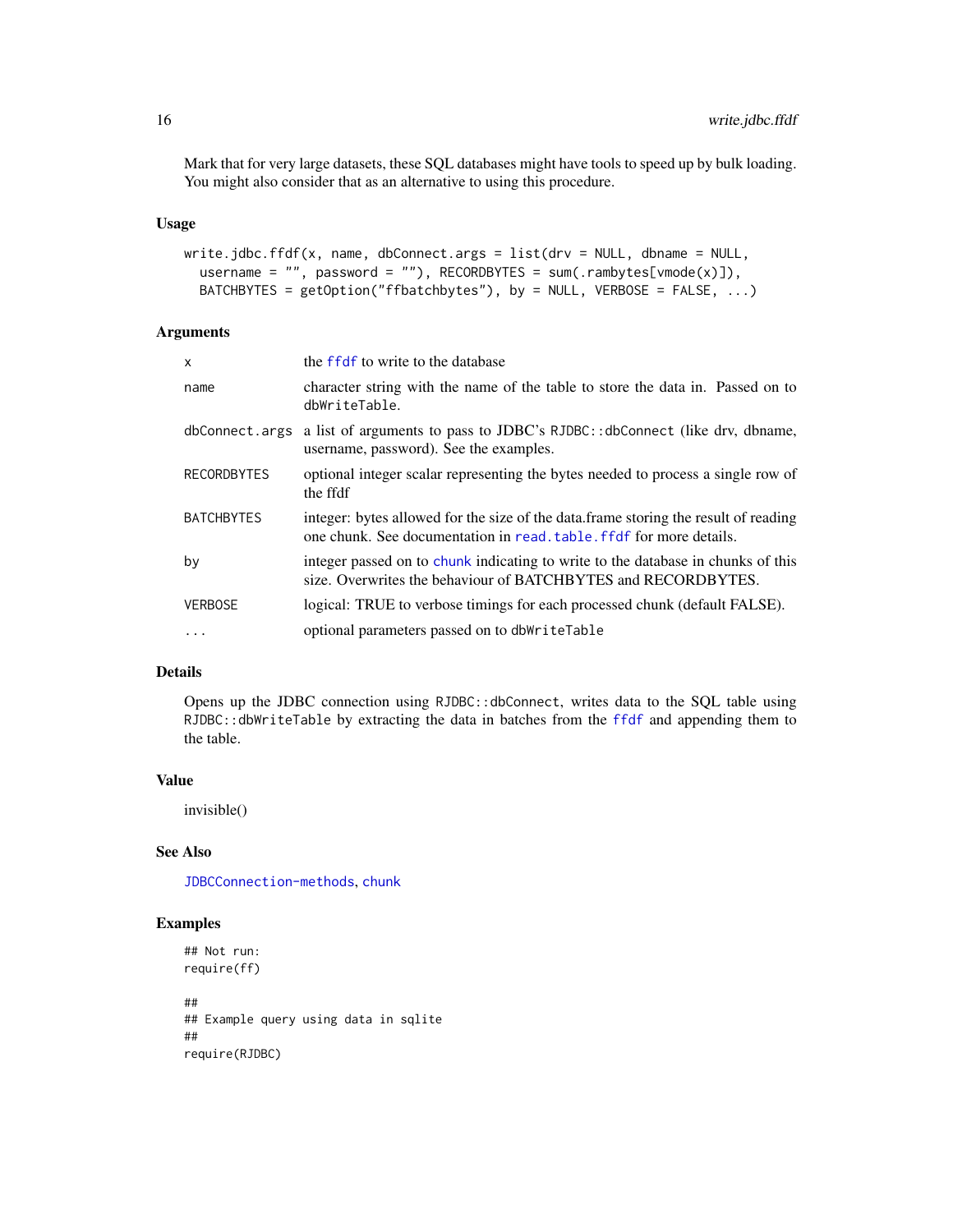```
dbfile <- system.file("smalldb.sqlite3", package="ETLUtils")
drv <- JDBC(driverClass = "org.sqlite.JDBC", classPath = "/usr/local/lib/sqlite-jdbc-3.7.2.jar")
query <- "select * from testdata limit 10000"
x \le - read.jdbc.ffdf(query = query,
dbConnect.args = list(drv = drv, url = sprintf("jdbc:sqlite:%s", dbfile)),
first.rows = 100, next.rows = 1000, VERBOSE=TRUE)
write.jdbc.ffdf(x = x, name = "helloworld", row.names = FALSE, overwrite = TRUE,
 dbConnect.args = list(drv = drv, url = sprintf("jdbc:sqlite:%s", dbfile)),
 by = 1000, VERBOSE=TRUE)
test <- read.jdbc.ffdf(query = "select * from helloworld",
 dbConnect.args = list(drv = drv, url = sprintf("jdbc:sqlite:%s", dbfile)))
## End(Not run)
```
write.odbc.ffdf *Write ffdf data to a database table by using a ODBC connection.*

## Description

Write [ffdf](#page-0-0) data to a database table by using a ODBC connection. This can for example be used to store large ffdf datasets from R in Oracle, SQLite, MySQL, PostgreSQL, Hive or other SQL databases.

Mark that for very large datasets, these SQL databases might have tools to speed up by bulk loading. You might also consider that as an alternative to using this procedure.

#### Usage

```
write.odbc.ffdf(x, tablename, odbcConnect.args = list(dsn = NULL, uid = ",
 pwd = "), RECORDBYTES = sum(.rambytes[vmode(x)]),
 BATCHBYTES = getOption("ffbatchbytes"), by = NULL, VERBOSE = FALSE, ...)
```

| $\mathsf{x}$       | the ffdf to write to the database                                                                                                                           |  |
|--------------------|-------------------------------------------------------------------------------------------------------------------------------------------------------------|--|
| tablename          | character string with the name of the table to store the data in. Passed on to<br>sqlSave.                                                                  |  |
| odbcConnect.args   |                                                                                                                                                             |  |
|                    | a list of arguments to pass to ODBC's odbcConnect (like dsn, uid, pwd). See<br>the examples.                                                                |  |
| <b>RECORDBYTES</b> | optional integer scalar representing the bytes needed to process a single row of<br>the ffdf                                                                |  |
| <b>BATCHBYTES</b>  | integer: bytes allowed for the size of the data. frame storing the result of reading<br>one chunk. See documentation in read, table, ffdf for more details. |  |
| by                 | integer passed on to chunk indicating to write to the database in chunks of this<br>size. Overwrites the behaviour of BATCHBYTES and RECORDBYTES.           |  |
| <b>VERBOSE</b>     | logical: TRUE to verbose timings for each processed chunk (default FALSE).                                                                                  |  |
| $\cdots$           | optional parameters passed on to sqlSave                                                                                                                    |  |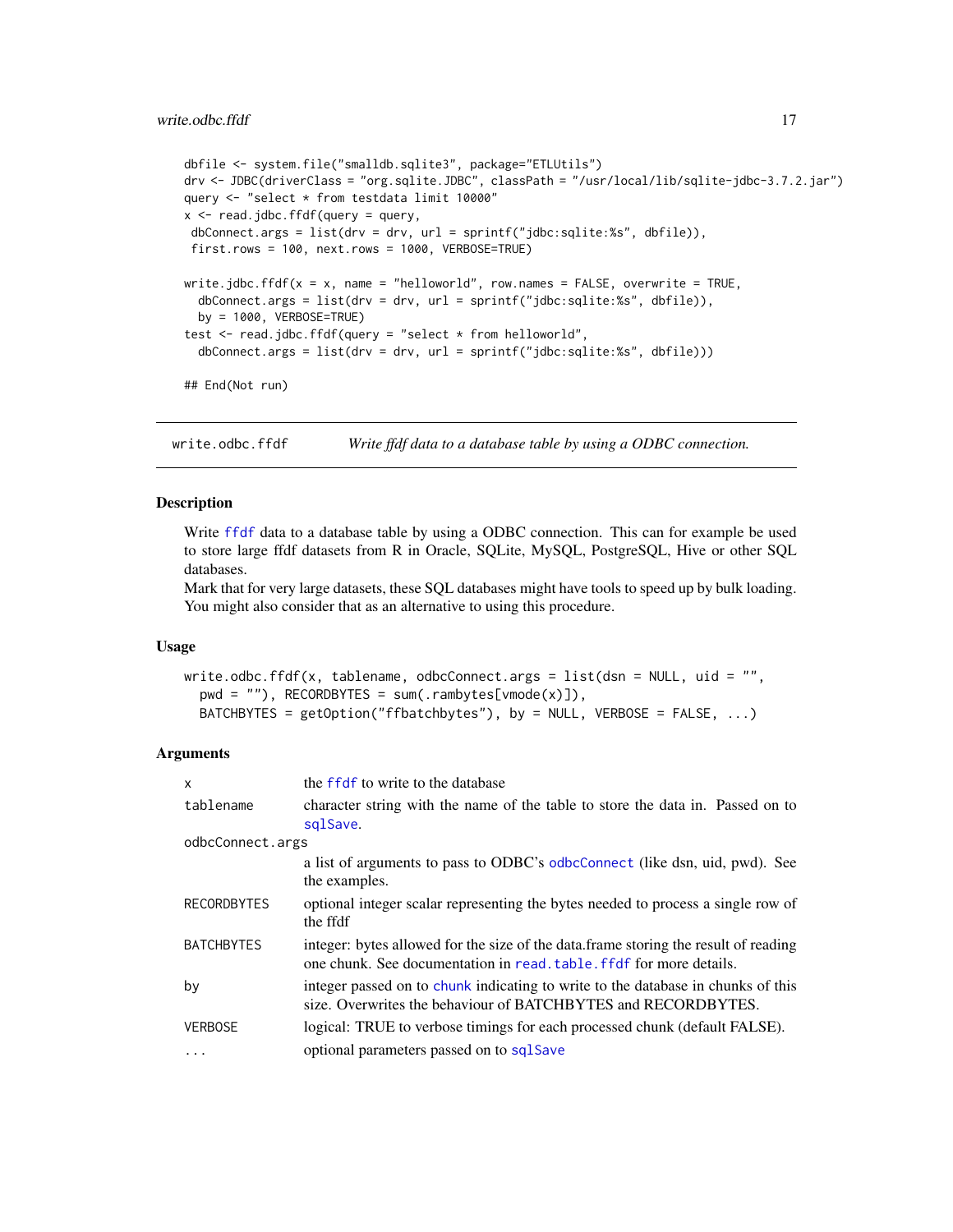## <span id="page-17-0"></span>Details

Opens up the ODBC connection using RODBC::odbcConnect, writes data to the SQL table using RODBC::sqlSave by extracting the data in batches from the [ffdf](#page-0-0) and appending them to the table.

#### Value

invisible()

## See Also

[sqlSave](#page-0-0), [chunk](#page-0-0)

## Examples

```
##
## Using the sqlite database (smalldb.sqlite3) in the /inst folder of the package
## set up the sqlite ODBC driver (www.stats.ox.ac.uk/pub/bdr/RODBC-manual.pd)
## and call it 'smalltestsqlitedb'
##
## Not run:
require(RODBC)
x <- read.odbc.ffdf(
  query = "select * from testdata limit 10000",
  odbcConnect.args = list(
  dsn="smalltestsqlitedb", uid = "", pwd = "",
  believeNRows = FALSE, rows_at_time = 1),
  nrows = -1,
  first rows = 100, next rows = 1000, VERBOSE = TRUEwrite.odbc.ffdf(x = x, tablename = "testdata", rownames = FALSE, append = TRUE,
  odbcConnect.args = list(
  dsn="smalltestsqlitedb", uid = "", pwd = "",
  believeNRows = FALSE, rows_at_time = 1),
  by = 1000, VERBOSE=TRUE)
```
## End(Not run)